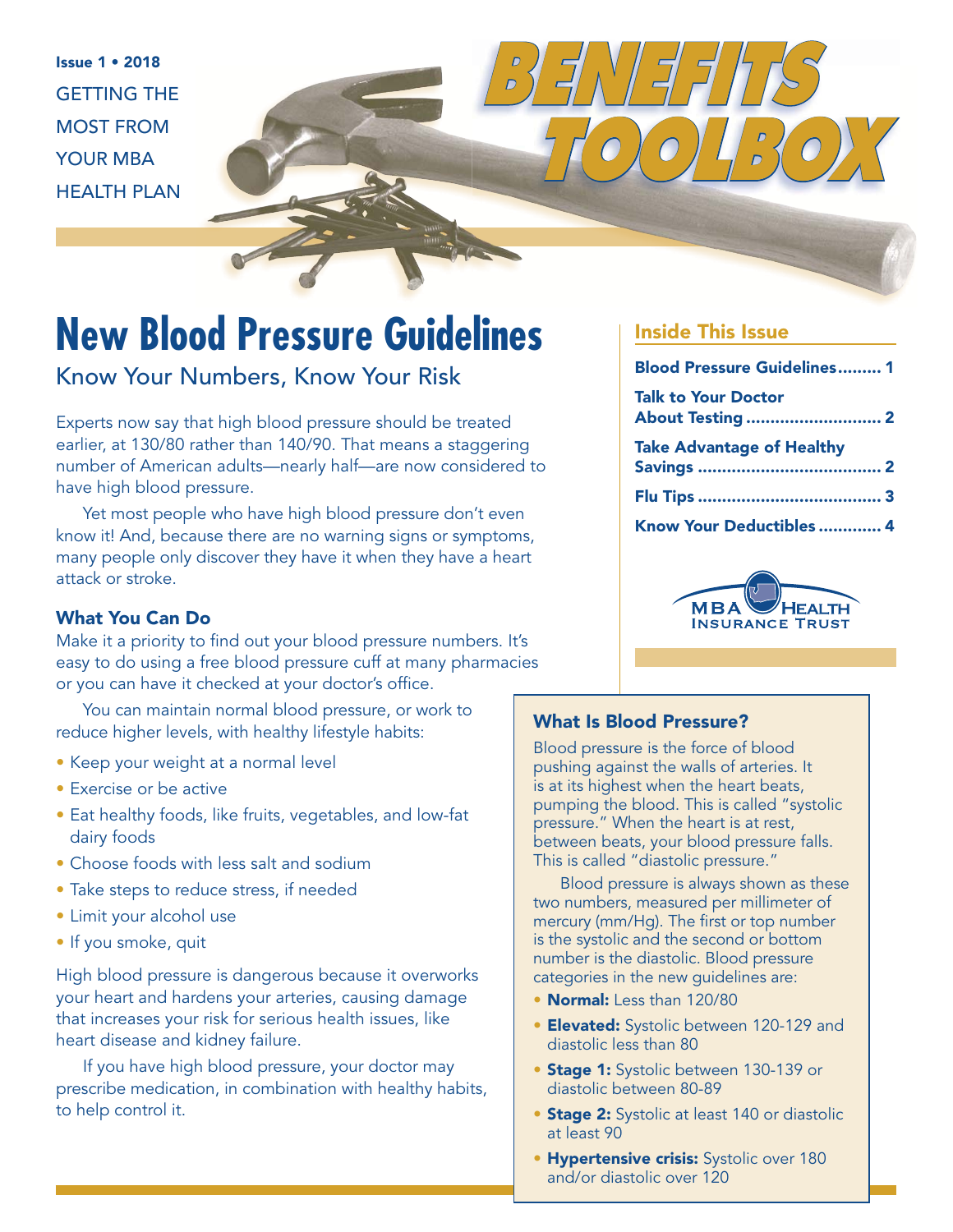## **Get Answers, Before You Get Tests**

### How to Talk to Your Doctor About Testing

Many health tests and screenings provide valuable information that can help your doctor diagnose your condition and keep you healthy. But sometimes the risks outweigh the benefits and a test that is supposed to help may actually do more harm than good.

So, before you say "yes" to a test, make sure it's the right test for you. Use these questions to start a healthy discussion with your doctor:

1. What is the test for?

2. Do I really need it?

**3.** How will the results affect my treatment?

4. What are the risks and side effects of having the test?

5. What are the chances of getting results that aren't accurate?

6. What happens if I don't have the test right now?

7. Are there alternatives I could consider?

8. How much does it cost, and will my Health Plan pay for it?

9. Are there less expensive options?

10. After this, will I need to have more tests?

And by all means, never hesitate to get to the bottom line by asking, "What would you recommend if it was you?"

# **Take Advantage of Healthy Savings**

## Save Money and Get Help Reaching Your Goals

For most of us, a new year means setting healthy goals, like losing weight, getting fit, eating healthier or quitting smoking. And that's great because these are some of the best things you can do to improve your overall health and reduce your risk for serious conditions like diabetes, heart disease and even cancer.

That's why your Health Plan offers programs and discounts to help you succeed—not only at the beginning of every New Year but all year long. Log in to discover all of the resources available to you.

#### REGENCE MEMBERS AND ASURIS MEMBERS:

Regence Members, go to regence.com; Asuris Northwest Health Members, go to asuris. com. Sign in, click Advantages

### Stop Smoking for Good This Year

If you smoke, the best thing you can do for your health is to stop. Your Health Plan offers the Quit For Life® Program at no cost, and covers prescribed nicotine replacement products. Here's how to get started:

- REGENCE MEMBERS AND ASURIS NORTHWEST HEALTH MEMBERS: Call 1-800-QUIT-NOW or go to www.doh.wa.gov/ SmartQuit
- KAISER PERMANENTE MEMBERS: Call 1-800-462-5327 or go to quitnow.net/kpwa/

Discounts and select one of the topics below.

- **Activities & Fitness: Purchase** a CHP Active and Healthy Program annual membership at a reduced price—and then get significant discounts on gym memberships, yoga and Pilates classes, weight management programs and much more (you can view the discounts for your area before you buy).
- Weight Management: Receive discounts on the Medifast® weight management program, which includes a personal health coach who works directly with you to help you succeed. You may also choose from two discounted Jenny Craig® programs to meet your weightloss goals.

You'll also find savings on dental products, vision care, hearing aids, children's health, alternative medicine and much more.

KAISER PERMANENTE MEMBERS: Go to wa.kaiserpermanente.org, sign on, then go to Health Care Services and select one of the topics below.

• Fitness Programs and Discounts: GlobalFit<sup>®</sup> offers discounts on fitness clubs, gyms, exercise videos, and fitness equipment, as well as weight loss programs, including Jenny Craig®, ManUP Health®, kurbo® and more. Get details at globalfit.com/kpwa. Available to all adult members.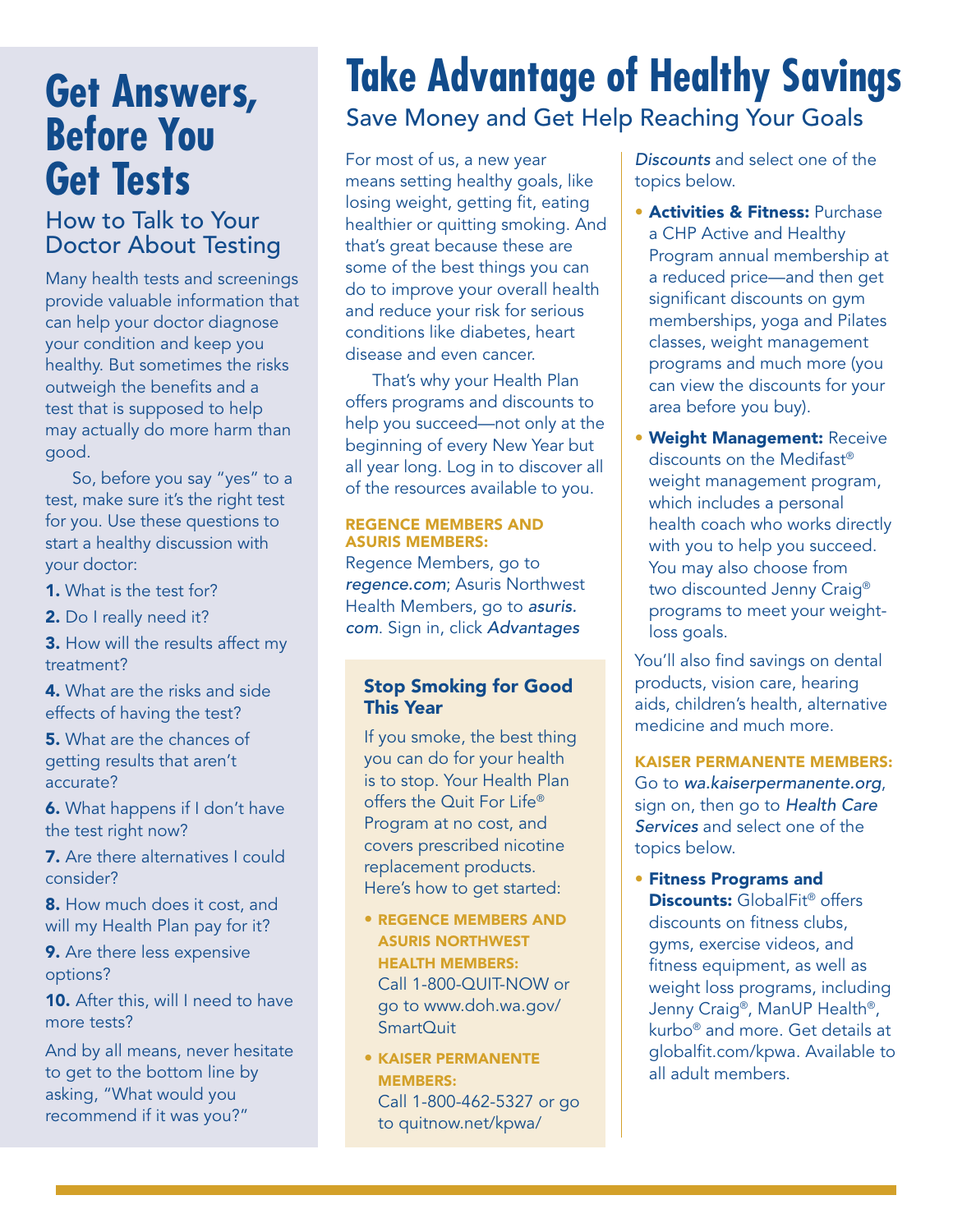- Alternative Medicine: The Complementary Choices program gives members a 20% discount on personal trainers and yoga, tai chi, and Pilates instructors (as well as savings on acupuncture, chiropractic and massage therapy services).
- **Free Classes & Events: Take** advantage of free activities to improve your health, such as EnhanceFitness classes, the Walk & Talk Program and Living Well Workshops.



# **Flu Tip Sheet**

### **Flu Season**

October through May (peaks in December-January)

**AND SLIP**<br>SAVE!

### **Best Defense**

Get a flu shot, even as late as February

### **Stay Well**

Wash your hands frequently, disinfect shared surfaces, and avoid touching your hands, eyes, nose or mouth

## **If You Get the Flu**

Expect a fever, body aches and cough for 5 to 7 days.

- Get plenty of rest
- Drink clear fluids like water, broth or sports drinks
- Use over-the-counter medications (such as pain relievers, decongestants and cough drops)
- Gargle with salt water for a sore throat
- Use a humidifier

## **Call a Nurse**

If you have questions or to find out if you should see a doctor, your Health Plan's nurse line is free and available 24 hours a day:

- REGENCE MEMBERS, call Advice 24: 800-267-6729
- KAISER PERMANENTE MEMBERS, call the Consulting Nurse Service: in the Seattle area, 206-901-2244; elsewhere in Washington state and in North Idaho, 800-297-6877

### **Go to Your Doctor**

Or go to a clinic in your network if:

- Your fever lasts more than three days or exceeds 102°F (100.4°F) for children under three months)
- Breathing becomes strenuous or you start wheezing
- Pain develops in your ear, throat, chest or sinuses
- Symptoms do not go away or become more severe or frequent

### **Go to the nearest Emergency Room or call 9-1-1**  If you have:

• Difficulty breathing, chest pain, confusion, seizures or severe or persistent vomiting